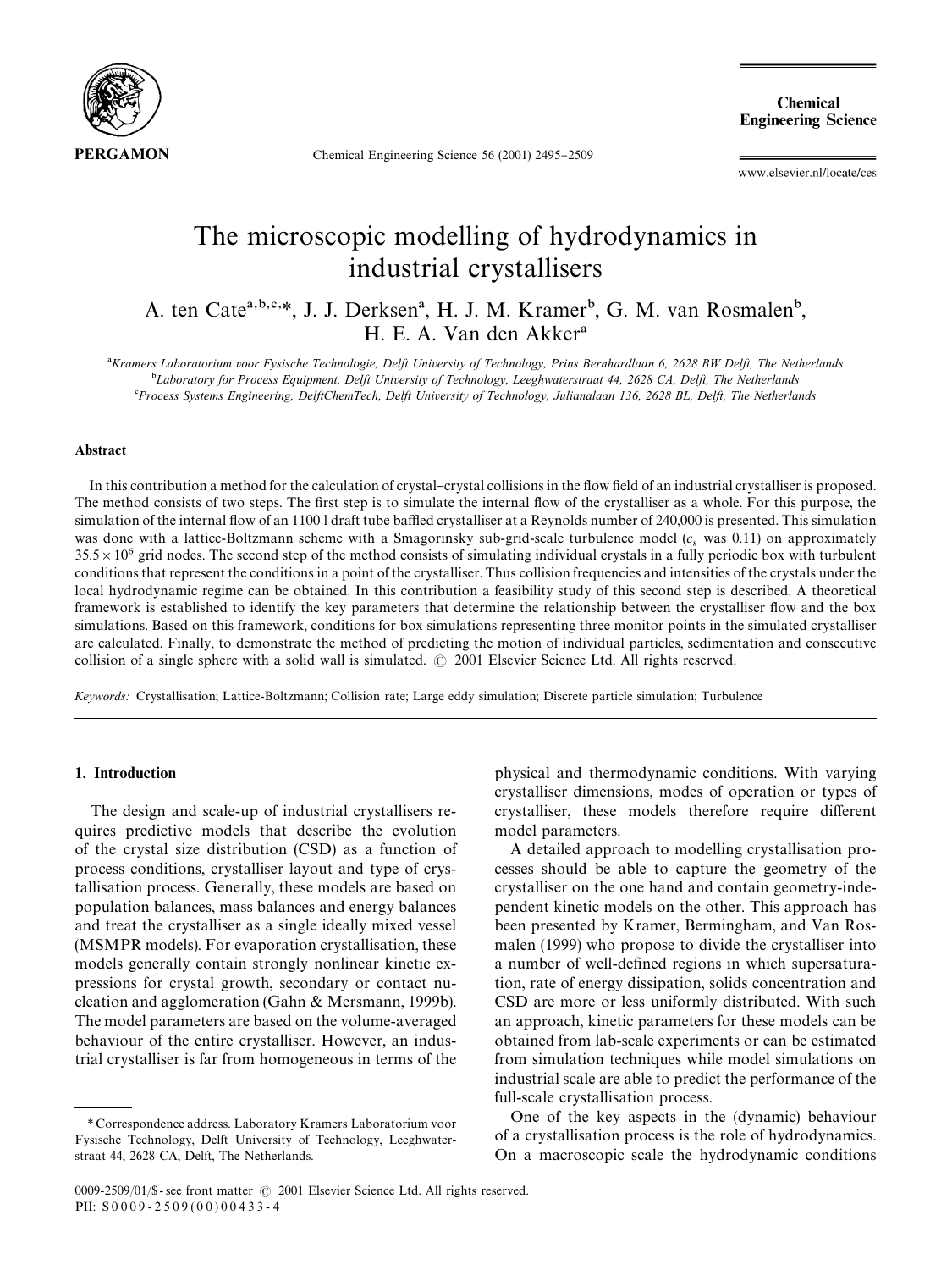control the crystal residence time and circulation time in the crystalliser. On a microscopic scale, key processes such as crystal collisions (source for secondary nucleation and agglomeration) and mass transfer for crystal growth are largely determined by the smallest scale flow phenomena. One of the main difficulties in correctly capturing the effect of the crystalliser hydrodynamics on the evolution of the crystal product is that the length and time scales in a crystallisation process vary widely. At one end of the spectrum there are the crystalliser length and time scales, which lie in ranges of metres and hours. At the other end, one can consider the individual crystals in the turbulent flow field. Here dominating length scales are in the range of  $100-1000 \mu m$  for the crystals and 10–100 µm for the smallest fluid eddies. Time scales are of the order of milliseconds. The main question is how to integrate these widely varying scales and formulate a consistent method for estimating the influence of the small-scale phenomena on the overall performance of the crystalliser.

In this paper a method is proposed to solve part of the above posed question. The crystal-crystal collision rate is an important parameter in describing both agglomeration and the formation of attrition fragments and thus plays an important role in the crystalliser behaviour. The crystal motion is directly related to the local hydrodynamic conditions. Therefore, a relationship between the macroscopic and microscopic hydrodynamic conditions needs to be established to predict collision rates in the crystalliser accurately. In this contribution, a two-step method is proposed.

The first step of our method is to perform computational fluid dynamics (CFD) simulations of a given crystallisation process. From these simulations, characteristic flow data are obtained that describe the local hydrodynamic conditions of the crystalliser. The fluid phase (typically containing  $10-20$  vol% solids) is treated as a single phase with a homogeneous density and viscosity, characteristic for the crystal slurry. This approach limits the method. It can only be applied to simulations of crystalliser flow with a virtually homogeneous slurry concentration, i.e. to crystallisers at lab to pilot scale at high Reynolds numbers. This assumption can be relieved by taking into account the particle transport, for instance by solving a particle dispersion equation (e.g. Liu, 1999) and coupling back of the particle concentration to a subgrid-scale model that locally modifies the fluid viscosity, comparable to sub-grid-scale turbulence modelling. Typical parameters that are obtained from these simulations are rates of energy dissipation, turbulent kinetic energy and fluid velocity. These parameters are obtained at the resolution of the CFD simulation, which is at least one order of magnitude larger than the particle size of the crystallisation process.

The second step of our method is to focus on the individual crystals in the crystalliser. A transition is made



Fig. 1. Two scales of fluid motion. The macroscopic scale (crystalliser) and microscopic scale (individual particles).

from a pseudo-single-phase simulation to an explicit two-phase simulation and thus, a transition is made from crystalliser flow simulations to highly detailed CFD simulations of individually suspended particles (see Fig. 1). The simulated particles are implemented at high resolution with respect to the CFD grid and therefore typically occupy a number of grid nodes. The crystalliser slurry consists of high-inertia particles (i.e. particles that do not follow the streamlines of the turbulent fluid motion) at high volume concentrations. CFD simulations of colliding particles under turbulent fluid motion are reported by, for instance, Sundaram and Collins (1997) and Chen, Kontomaris, and McLaughlin (1998), but these systems are typically investigated at (very) low particle volume concentrations which do not require a coupling between the particle and fluid motion. At high volume concentrations, particles will continuously hinder each other. Therefore, in order to accurately simulate the particle motion, a direct coupling between the fluid motion and the particle motion is required.

The basic concept to resolve the second step is to design a box with fully periodic boundaries that contains a large number of particles. In this box turbulence is generated by forcing the fluid motion on the large scales. The turbulent flow is simulated up to the smallest occurring scales (i.e. direct numerical simulation (DNS) of the turbulent flow). The conditions in this periodic box are related to the crystalliser flow via a number of key parameters. These parameters are the turbulence characteristics obtained from the crystalliser CFD and the slurry characteristics (particle size, viscosity and density). From these so-called box simulations, the collision frequency and energy can be monitored. Collision data obtained in this way can be used in models predicting the rate of secondary nucleation and attrition (Gahn & Mersmann, 1999a) or agglomeration in crystallisers. Since the fluid phase in the crystalliser is currently assumed to be a homogeneous slurry, no back-coupling of the results from the microscopic particle simulations (e.g. streak formation of particles and turbulence modification) to the macroscopic crystalliser simulations is taken into account.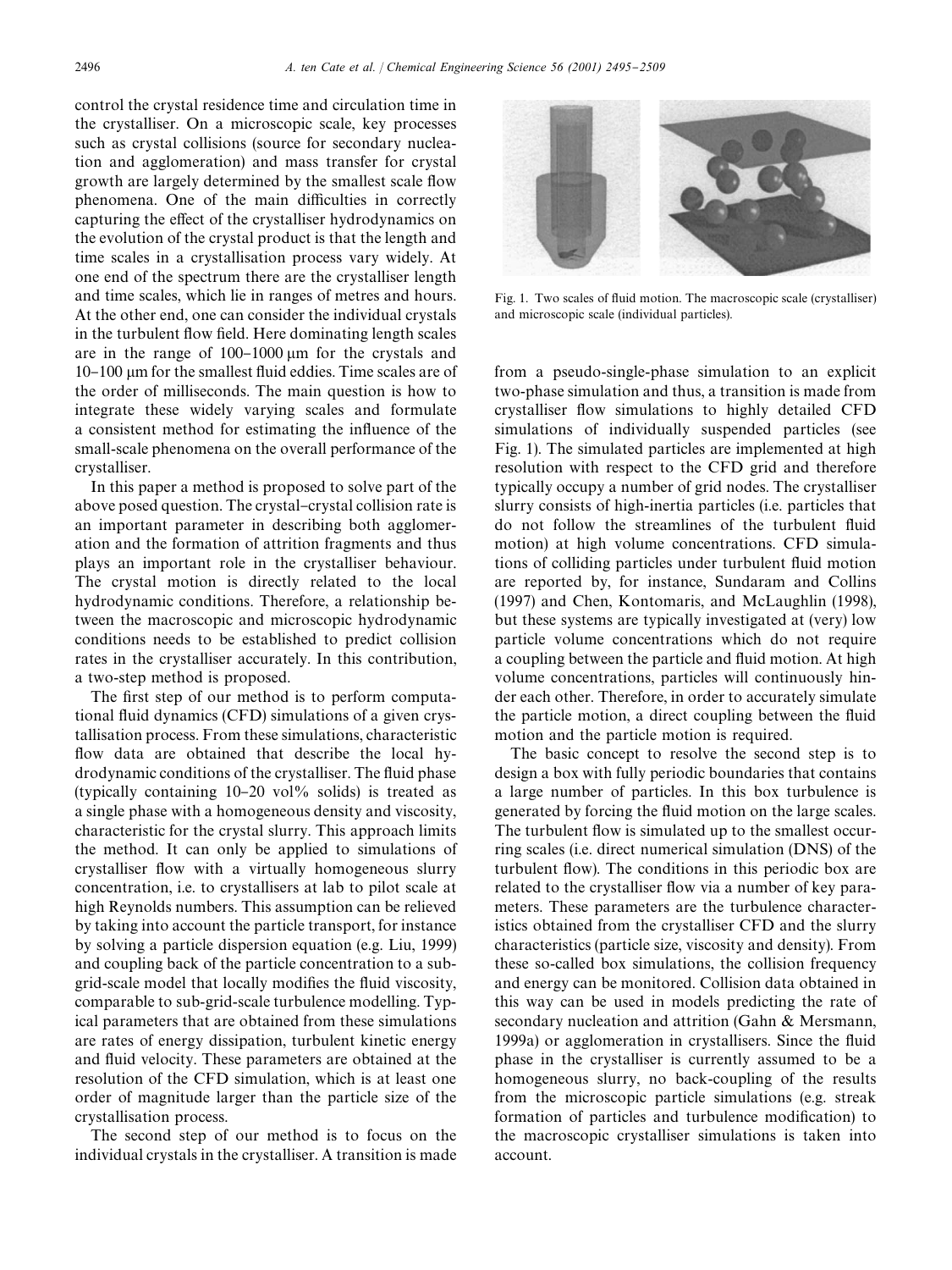The numerical method chosen to simulate both the full-scale crystalliser flow and the suspended particles is the lattice-Boltzmann method. This method is chosen because it has a number of favourable properties. First, the method is efficient and numerically stable. Second, it has an excellent performance on parallel computers. This is an important feature, because both the equipment flow simulations and the discrete particle simulations require large computational resources. Third, the method is inherently time dependent, which makes it suitable for the implementation of a sub-grid-scale (SGS) turbulence model for large eddy simulations (LES). Turbulence modelling is required for simulation of the highly turbulent crystalliser flow. Fourth, the method can treat arbitrarily shaped boundaries which makes it suited for simulating fluid flow in irregular-shaped geometries such as a crystalliser or a cluster of moving particles. Simulations of generated isotropic turbulence are frequently done with spectral methods. Turbulence in the lattice-Boltzmann schemes can be generated by agitating the fluid at varying time and length scales with fluctuating force fields. In Section 2 the background of the lattice-Boltzmann method is discussed along with the implementation of the LES model and the treatment of the boundary conditions.

The main objective of this contribution is to establish the relationship between the two steps of the simulation methodology and to investigate the feasibility of the proposed method. For the first step, in Section 3, the  $CFD$  simulation of a pilot scale  $1100$  l draft tube baffled crystalliser is reported and results are presented. Then, in Section 4an analysis is given of the hydrodynamic length and time scales that occur in the turbulent crystalliser flow and that characterise the crystalliser flow at the microscopic scale. These parameters are then used to explain how to calculate the parameters that set the scene for a representative box simulation. It is shown what the requirements of box simulations that represent three chosen monitor points in the crystalliser will be with respect to computational parameters such as the domain size and computational time for a given particle size. The box simulations are currently still under construction and therefore no results of these simulations are reported here. However, as a first example of a detailed suspended particle simulation, the lattice-Boltzmann simulation of a single particle settling towards and colliding with a solid wall is presented in Section 5. In Section 6 conclusions are drawn regarding the obtained framework.

# 2. The lattice-Boltzmann method

The lattice-Boltzmann method has been developed during the last decade and stems from the lattice gas cellular automata techniques that date back to the 1970s and 1980s. The concept of the lattice-Boltzmann method is based on the premise that the mesoscopic (continuum) behaviour of a fluid is determined by the behaviour of the individual molecules at the microscopic level. In the lattice-Boltzmann approach, the fluid is represented by fluid mass placed on the nodes of an equidistant grid (lattice). At each time cycle, a number of steps are executed; from each grid node, fluid mass moves to the surrounding grid nodes and conversely mass arrives at each grid node. In this way conservation of mass is guaranteed. Arriving mass collides, while collision rules are applied that guarantee conservation of momentum. After the collision step, the mass is redistributed and a cycle is finished. One of the elegant features of the method is that although the collision rules describe the fluid behaviour locally on a grid node, the continuity equation and incompressible Navier-Stokes equations are recovered (Rothman & Zaleski, 1997; Chen & Doolen, 1998). A number of recent developments in the application of the lattice-Boltzmann method clearly demonstrate its versatility. In this contribution a methodology is presented to simulate turbulent slurry flow while resolving the complete hydrodynamic environment of the particles. The first publications in which this approach to slurry flow is described are from Ladd, who applied the method to simulate slurry flow at the most detailed level (Ladd, 1994a,b) and calculated sedimentation with up to 32,000 individual particles (Ladd, 1997). Another contribution in this field is given by Heemels (1999). Multi-phase problems have also been addressed by Rothman and Zaleski  $(1997)$  (liquid-liquid) or by Sankaranarayanan, Shan, Kevrekidis, and Sundaresan (1999) (liquid-gas). Examples of lattice-Boltzmann studies in which complex and dynamic geometries are combined with mass transfer are simulations of coral growth (Kaandorp, Lowe, Frenkel, & Sloot, 1996) and biofilm growth (Picioreanu, Loosdrecht, & Heijnen, 1999; Picioreanu, 1999). The internal flow of a crystalliser is highly turbulent and requires the incorporation of an SGS turbulence model. Examples in which the method is used to investigate the turbulent fluid flow in a stirred tank are given by Eggels (1996) and Derksen and Van den Akker (1999). A review on the lattice-Boltzmann method is found in Chen and Doolen (1998).

## *2.1. The lattice-Boltzmann equation*

Although different types of lattice-Boltzmann schemes have been developed, the different methods all stem from the evaluation of the same lattice-Boltzmann equation (LBE):

$$
f_i(\mathbf{x} + \mathbf{c}_i, t + 1) = f_i(\mathbf{x}, t) + \Omega_i(f_i(\mathbf{x}, t)).
$$
\n(1)

This equation states that at a position x and time *t*, an amount  $\Omega_i$  is added to  $f_i$  and transported to the position  $\mathbf{x} + \mathbf{c}_i$  at time  $t + 1$ . The subscript indicator *i* represents the direction of propagation and is determined by the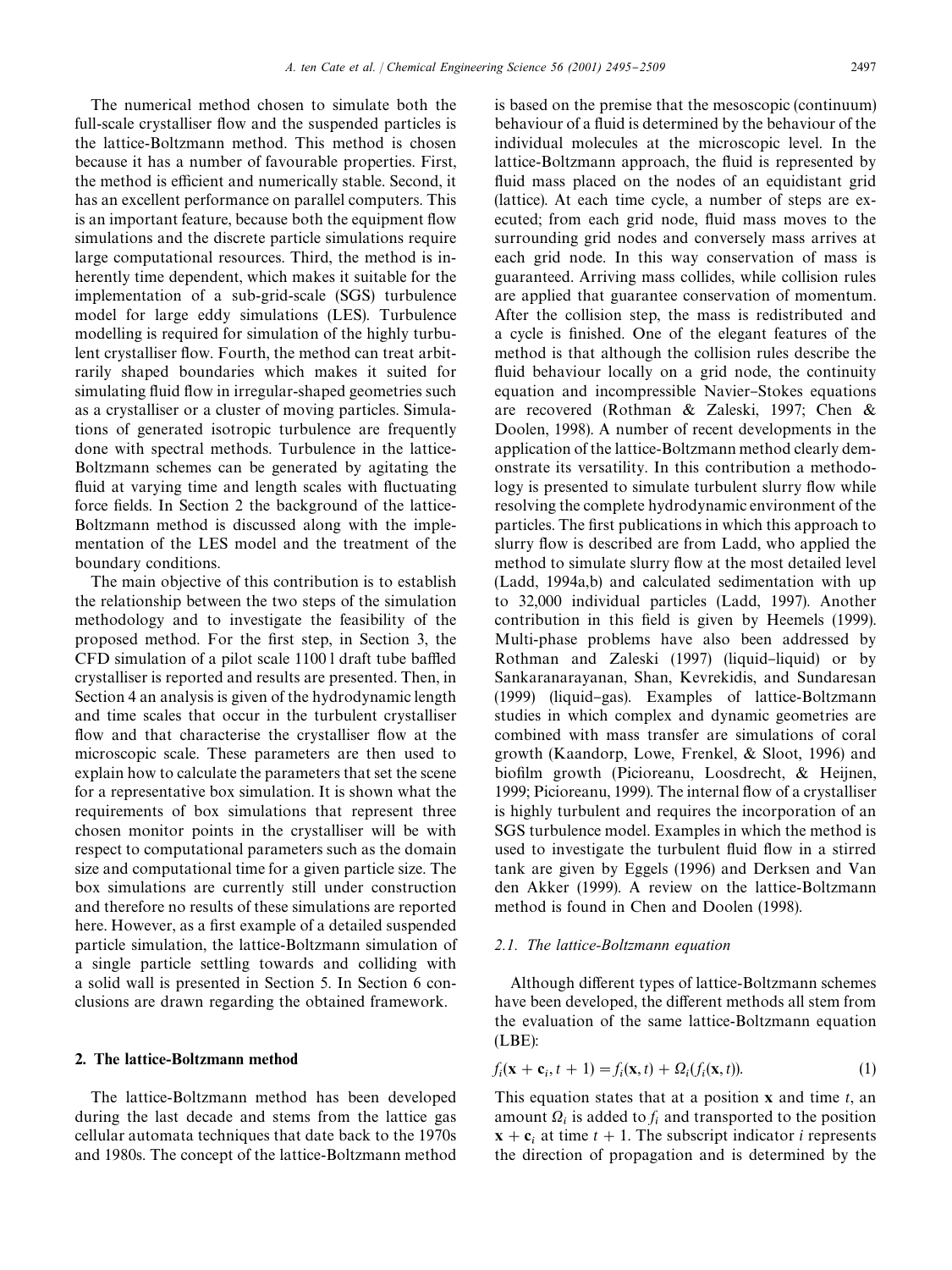type of grid,  $c_i$  is the discrete velocity at which mass travels from one node to the other,  $Q_i$  is the collision operator which determines the post-collision distribution of mass over the *M* directions on a grid node. The mass density function  $f_i$  and the collision operator  $\Omega_i$  have the following universal properties:

 $\bullet$  summation of  $f_i$  over the *M* directions of the chosen lattice gives the fluid density at position x and summation of  $f_i$ **c**<sub>i</sub> gives the momentum vector:

$$
\sum_{i=1}^{M} f_i(\mathbf{x}, t) = \rho,
$$
\n(2)

$$
\sum_{i=1}^{M} f_i(\mathbf{x}, t)\mathbf{c}_i = \rho \mathbf{u},
$$
\n(3)

• conservation of mass and momentum is guaranteed by the following equations:

$$
\sum_{i=1}^{M} \Omega_i(\mathbf{x}, t) = 0,
$$
\n(4)

$$
\sum_{i=1}^{M} \Omega \mathbf{c}_i = \mathbf{f}(\mathbf{x}, t). \tag{5}
$$

For the two applications discussed in this paper, two different schemes for solution of the LBE equation were used. The simulation of the internal flow of an 1100 l DTB crystalliser is based on the method of Somers (1993). Based on this method, a 3D code for LES was developed by Derksen and Van den Akker (1999). For the simulation of settling particles, a single relaxation time scheme is used (Qian, d'Humieres, & Lallemand, 1992). Both schemes obtain the same continuity equation

$$
\partial_t \rho + \nabla \cdot \rho \mathbf{u} = 0 \tag{6}
$$

and momentum equation

$$
\partial_t \rho \mathbf{u} + \nabla \cdot \rho \mathbf{u} \mathbf{u} = - \nabla P + \nabla \cdot \mathbf{v} [\nabla(\rho \mathbf{u}) + (\nabla(\rho \mathbf{u}))^T] + \mathbf{f}. (7)
$$

In the compressible limit (i.e.  $|\mathbf{u}| \ll u_s$ ) Eq. (7) corresponds to the incompressible Navier-Stokes equation. The lattice-Boltzmann method is inherently dimensionless. Length scales are treated as lattice units (equal to the grid spacing  $\Delta$ ) and time is represented in time steps.

#### *2.2. Large eddy simulation*

For the simulation of flows at industrially relevant Reynolds numbers (i.e. at turbulent conditions) direct simulation of the flow is not feasible and turbulence modelling is required. The time-dependent character of the lattice-Boltzmann method makes it suitable for the implementation of an SGS model. In this way large-scale motions are explicitly solved, while all small-scale

motions, typically smaller than two times the grid spacing, are filtered out. This approach is usually referred to as LES. The filtering of small-scale motion is based on the assumption that the motion of the smallest scales is isotropic in nature and that the SGS energy is dissipated via an inertial subrange that has a geometry-independent character. Thus, the turbulent flow at the SGS can be represented by an SGS eddy viscosity  $(v_t)$ . The LES model applied in this research is a standard Smagorinsky model (Smagorinsky, 1963) where the eddy viscosity is related to the local rate of deformation:

$$
v_t = l_{\text{mix}}^2 \sqrt{S^2},\tag{8}
$$

where  $l_{\text{mix}}$  is the mixing length of the sub-grid motion. The rate of deformation  $S^2$  is calculated by

$$
S^{2} = \frac{1}{2} \left( \frac{\partial u_{\alpha}}{\partial x_{\beta}} + \frac{\partial u_{\beta}}{\partial x_{\alpha}} - \frac{2}{3} \delta_{\alpha\beta} \nabla \cdot \mathbf{u} \right)^{2}
$$
(9)

with  $\delta_{\alpha\beta}$  the Kronecker delta. The Smagorinsky constant  $c_s$  is defined as the ratio between the mixing length and the grid spacing and thus also determines the cut-off length  $l_f$  of the applied LES model (Eggels, 1994):

$$
l_{\text{mix}} = c_s \Delta = 0.0825 l_f. \tag{10}
$$

Implementation of this LES model into the lattice-Boltzmann framework is rather straightforward, because the gradients required for the rate of deformation (Eq. (9)) are essentially contained within the method. A local total viscosity  $(v + v_t)$  is calculated and applied in the collision step.

#### *2.3. Boundary conditions*

Boundary conditions are imposed onto the fluid via the external force vector  $f(x, t)$  from Eq. (5). A force is applied on a grid node  $x$  in order to manipulate the fluid with the view of obtaining a prescribed velocity at this grid node. Thus, inlet and outlet #ows can be imposed, no-slip boundaries at the surface of an object can be imposed, or the fluid can be manipulated to generate velocity fluctuations to simulate turbulent conditions. When imposing the boundary of an object not located at the position of the grid nodes, an interpolation-extrapolation scheme is used. Derksen, Kooman, and Van den Akker (1997) developed a method of adaptive force fields within the lattice-Boltzmann framework. This method, used for the Somers (1993) type lattice-Boltzmann scheme has been modified for the single relaxation time scheme that is used for the particle simulation presented in Section 5.

The force field technique is best explained by the following example. Suppose one wants to impose no-slip boundary conditions at the circle within the flow domain (see Fig. 2). The circle is defined by points located in the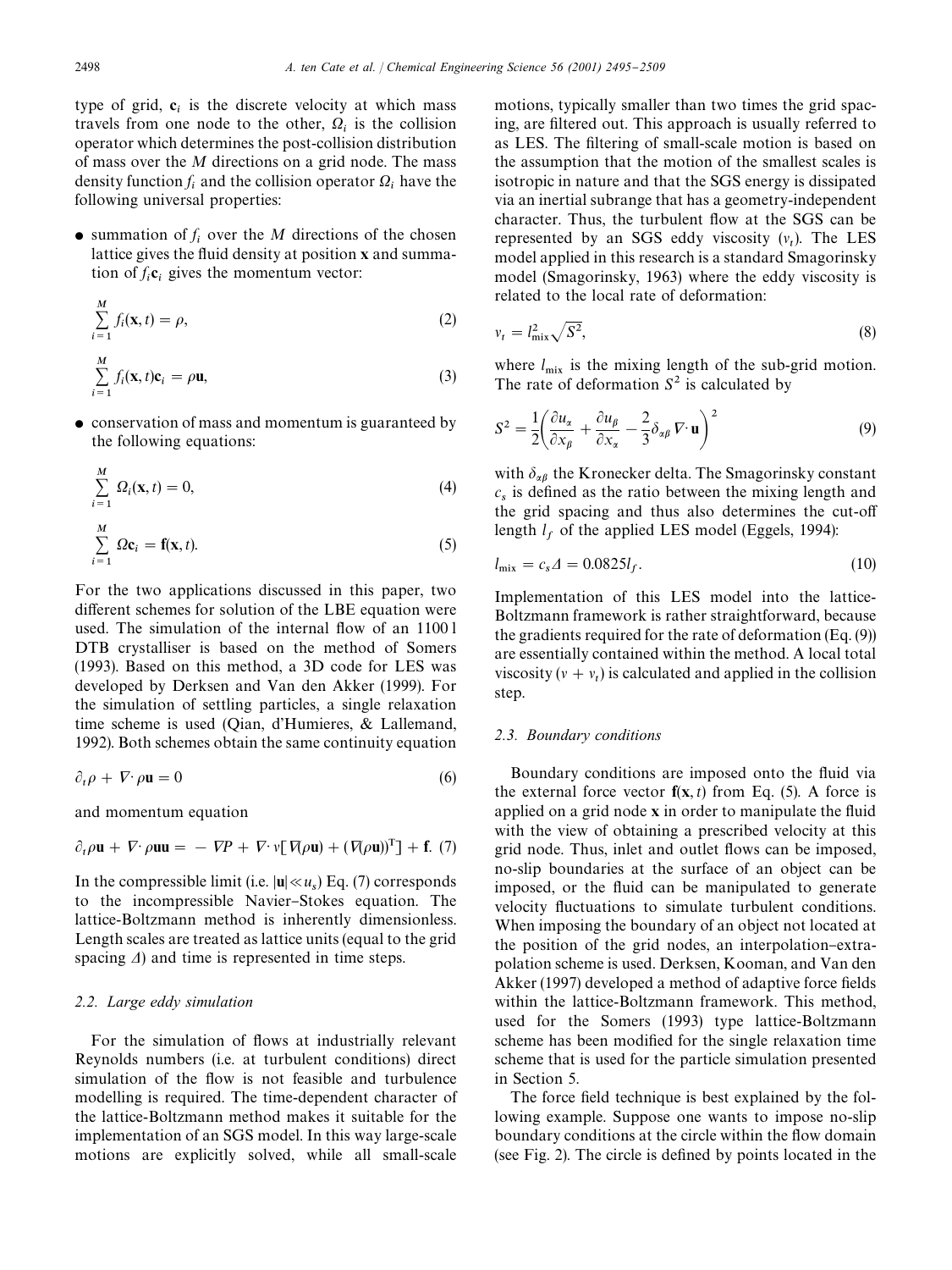computational space at the crosses on the circle. These points have a velocity that is determined by the translational and rotational velocity components of the object. A force is applied at the nodes surrounding each of these points to force the #uid to obtain a velocity related to these points. This force is determined in two steps. First, the actual fluid momentum at a point on the circle is determined by first-order Lagrange interpolation from the surrounding grid nodes. Eq. (11) and Fig. 3 demonstrate this for the one-dimensional case

$$
\rho \mathbf{u}_p = (\rho \mathbf{u}_1 + \mathbf{f}_1) \cdot \gamma + (\rho \mathbf{u}_2 + \mathbf{f}_2) \cdot (\mathbf{1} - \gamma). \tag{11}
$$

The force applied to the grid node in a previous step is incorporated in the interpolation to account for the effect that two points on the circle may affect the fluid at the same grid node.  $\gamma$  represents the fractional distance between point *P* and point 2. Now a force is defined at point *P* that opposes the difference between  $\mathbf{u}_p$  and  $\mathbf{u}_{\text{set}}$ . Second, this force  $f_i$ , applied on nodes 1 and 2, is calculated by extrapolation of the opposing force at point *P* to the grid nodes using the same linear interpolation coefficient  $\gamma$ . For the one-dimensional example this is given by

$$
\mathbf{f}'_1 = \mathbf{f}_1 + \gamma \cdot \rho(\mathbf{u}_{\text{set}} - \mathbf{u}_p),\tag{12}
$$

$$
\mathbf{f}'_2 = \mathbf{f}_2 + (1 - \gamma) \cdot \rho(\mathbf{u}_{\text{set}} - \mathbf{u}_p). \tag{13}
$$



Fig. 2. Imposing a circle on a 2D lattice:  $(•)$  represent lattice nodes and  $(+)$  circle points.



Fig. 3. Interpolation of the fluid velocity at point *P* between grid nodes 1 and 2.

This method can be extended to two and three dimensions by linear interpolation and extrapolation over the respective 4or 8 surrounding nodes of an object surface point and can also be extended to higher-order interpolation schemes. The total hydrodynamic force on an object can be determined by summation of the forces applied at the grid nodes surrounding the surface of the object.

## 3. Crystalliser CFD simulations

As a case study, the internal flow of a pilot scale 1100 l DTB crystalliser was simulated. The crystalliser subject of this CFD study has been investigated in many previous crystallisation studies (e.g., Bermingham, Kramer, & Van Rosmalen, 1998 or Neumann, Bermingham, Kramer, & Rosmalen, 1999) for characterisation of its dynamic behaviour in crystallising ammonium sulphate and potassium nitrate under varying process conditions. Because of the complex geometry and highly turbulent operating conditions ( $Re \ge 4 \times 10^5$ ), a high-resolution CFD simulation is required. The flow data, more specifically the turbulence characteristics, thus obtained will be used as a basis for further studies of colliding particle simulations (see Section 4).

In the following two sections, the crystalliser set-up and operating conditions are presented and the set-up of the simulation is described. Instantaneous as well as time-averaged results were obtained that are discussed in the final part of this section.

## *3.1. Crystalliser set-up and geometry*

In Fig. 4, the crystalliser geometry and dimensions are given. The 11001 DTB crystalliser is equipped with a marine-type impeller which is placed at the bottom section inside the draft tube.

The impeller revolves in such a way that the flow is directed upward from the bottom of the draft tube to the top section of the crystalliser. The draft tube interior contains four baffles. At the top of the crystalliser, vacuum is applied in order to lower the boiling temperature of the crystal slurry. The crystal slurry is circulated downwards along the outside of the draft tube. The outer shell of the crystalliser, equipped with six baffle skirts and six fines flow outlets, is a settling zone where an upward flow causes classification such that fine crystals are removed from the crystalliser. The flow containing fine crystals is passed through an external heat exchanger for heat input and dissolution of fine crystals and returned to the bottom section of the crystalliser. The bottom of the crystalliser also contains a feed inlet. The operating conditions of the crystalliser are given in Table 1. Under these operating conditions, the crystalliser produces ammonium sulphate crystals in the size range from 500 to 1000  $\mu$ m at a slurry density of 10–20 vol%.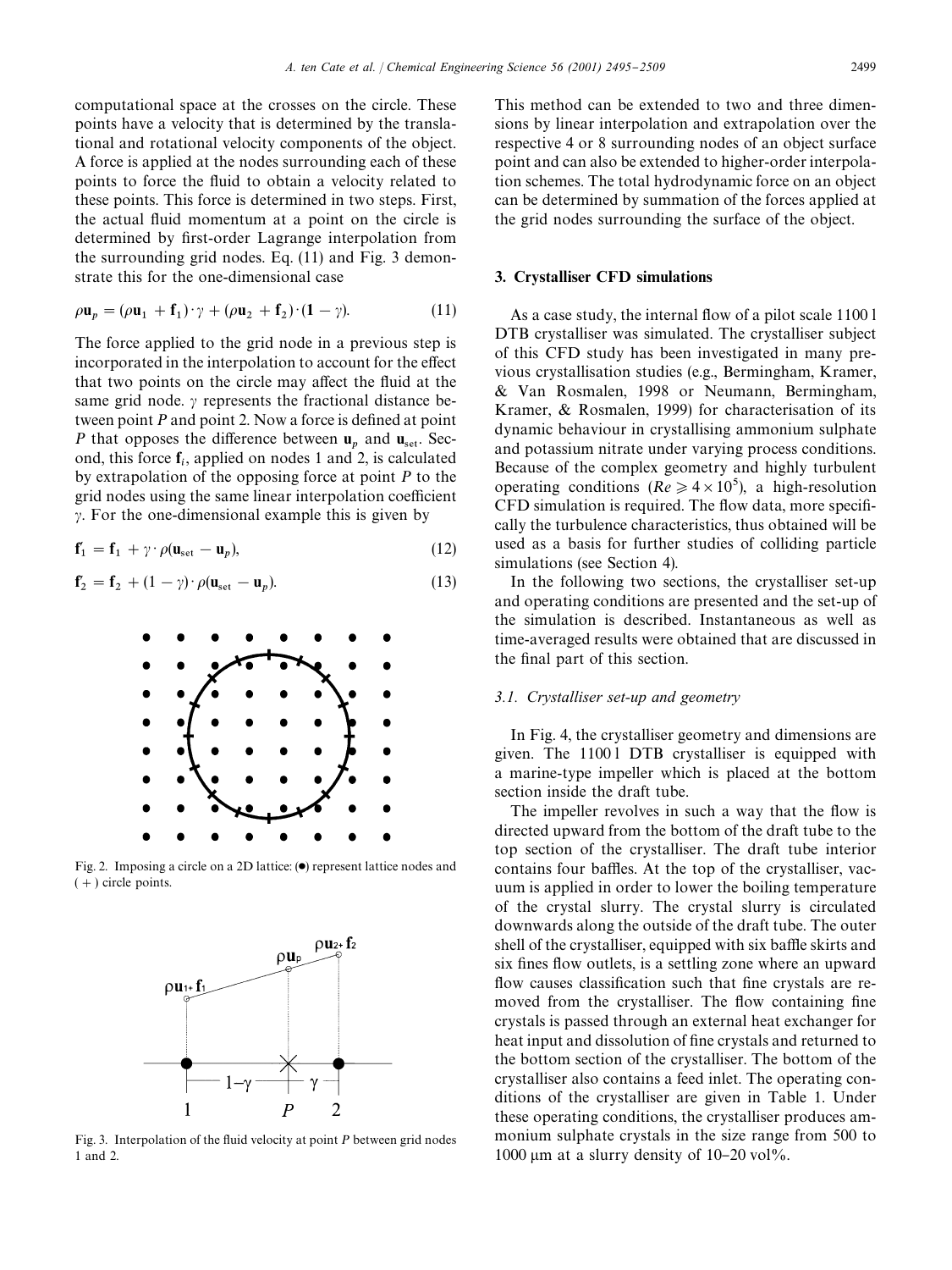| Table 1                                                                     |  |
|-----------------------------------------------------------------------------|--|
| Operating conditions and simulation settings of the 1100 I DTB crystalliser |  |

| Physical conditions                                                                                                                                  |                                                        | Simulation conditions                                                                                                                                                                                   |                                                                                                          |
|------------------------------------------------------------------------------------------------------------------------------------------------------|--------------------------------------------------------|---------------------------------------------------------------------------------------------------------------------------------------------------------------------------------------------------------|----------------------------------------------------------------------------------------------------------|
| Impeller speed (rpm)<br>$v (m^2 s^{-1})$<br>Re impeller (dimensionless)<br>$\phi_v$ feed (m s <sup>-1</sup> )<br>$\phi''$ fines (m s <sup>-1</sup> ) | 320<br>$2.4 \times 10^{-6}$<br>730,000<br>0.14<br>1.20 | Impeller speed (rp ts)<br>$v_{IR}$ (dimensionless)<br><i>Re</i> impeller (dimensionless)<br>$\phi''_r$ feed (lu/ts)<br>$\phi''$ fines (lu/ts)<br>Timestep $(\mu s/ts)$<br>Grid spacing $\Delta$ (mm/lu) | 1/3200<br>$1.4 \times 10^{-4}$<br>240,000<br>$1.17 \times 10^{-3}$<br>$14.6 \times 10^{-3}$<br>58<br>5.0 |

#### *3.2. Crystalliser simulation set-up*

The crystalliser was simulated on a computational domain of  $552 \times 253 \times 253$  ( $\approx 35.5 \times 10^6$ ) grid nodes. Thus, a spatial resolution of 5.0 mm per lattice unit was obtained. The geometry and stirrer were implemented in the computational domain via a second-order adaptive force field technique analogous to the first-order method presented in Section 2. The Smagorinsky constant *c* was set to 0.11. In order to keep the simulation within the constraint of the compressibility limit, the impeller speed was kept well below the speed of sound of the lattice gas and was set to complete one revolution in 3200 time steps. Table 1 contains the simulation settings. The impeller Reynolds number given in Table 1 is calculated with

$$
Re = \frac{ND_{\rm imp}^2}{v}.
$$
 (14)



Fig. 4. Crystalliser and stirrer geometry and dimensions. Side view and top view of the 1100 l DTB crystalliser and the marine-type impeller. Dimensions are given in centimetres. The impeller is placed 12 cm from the bottom of the crystalliser. Points  $(A)$ – $(C)$  are monitoring points, placed at (A) the centre of the crystalliser, (B) 15 cm from the centre and (C) 21 cm from the centre, 7.5 cm above the impeller in a vertical plane containing two draft tube baffles.

The impeller Reynolds number is a function of the slurry viscosity, which is a function of the slurry solids concentration. The slurry viscosity was estimated with Krieger's equation (Liu, 1999)

$$
\mu = \mu_f \left( 1 - \frac{\phi}{\phi_{\text{max}}} \right)^{-1.82},\tag{15}
$$

where  $\phi_{\text{max}}$  is the maximum packing limit particle concentration, which was set 0.68. The effect of the particles on the overall slurry viscosity is twofold. In the first place, during operation, the slurry density varies from 10 to 20 vol%. This causes the impeller Reynolds number to vary between approximately 400,000 and 800,000 during operation. In the second place, the slurry concentration is not homogeneously distributed throughout the crystalliser. Streaks of high and low solids concentrations will form, influencing the local viscosity throughout the crystalliser. Nevertheless, the crystalliser CFD simulation was done as a pseudo-single-phase simulation. At the given scale of 11001 and the given high Reynolds numbers, as a first approach, the slurry density may be considered practically homogeneous. Turbulence characteristics can be scaled based on the Reynolds similarity, given that the simulation contains enough detail, which is warranted because the simulated Reynolds number is of the order of the physical Reynolds number.

The lattice-Boltzmann/LES code was parallelised by means of domain decomposition. The computational domain was divided in 8 sections. Message passing was performed by the MPI protocol. The total memory requirement for this simulation was approximately 3.0 gigabytes. The simulation was performed on 8 nodes of a parallel cluster of pentium III 500 MHz processors. The simulation of one impeller revolution on this system took about 26 h wall clock time. After development of the turbulent flow field the simulation was continued for another 6.4 impeller revolutions in order to obtain timeaveraged data and time series.

## *3.3. Results of the crystalliser LES simulation*

In Fig. 5, the velocity field and contour plot of the rate of energy dissipation are presented as found by the LES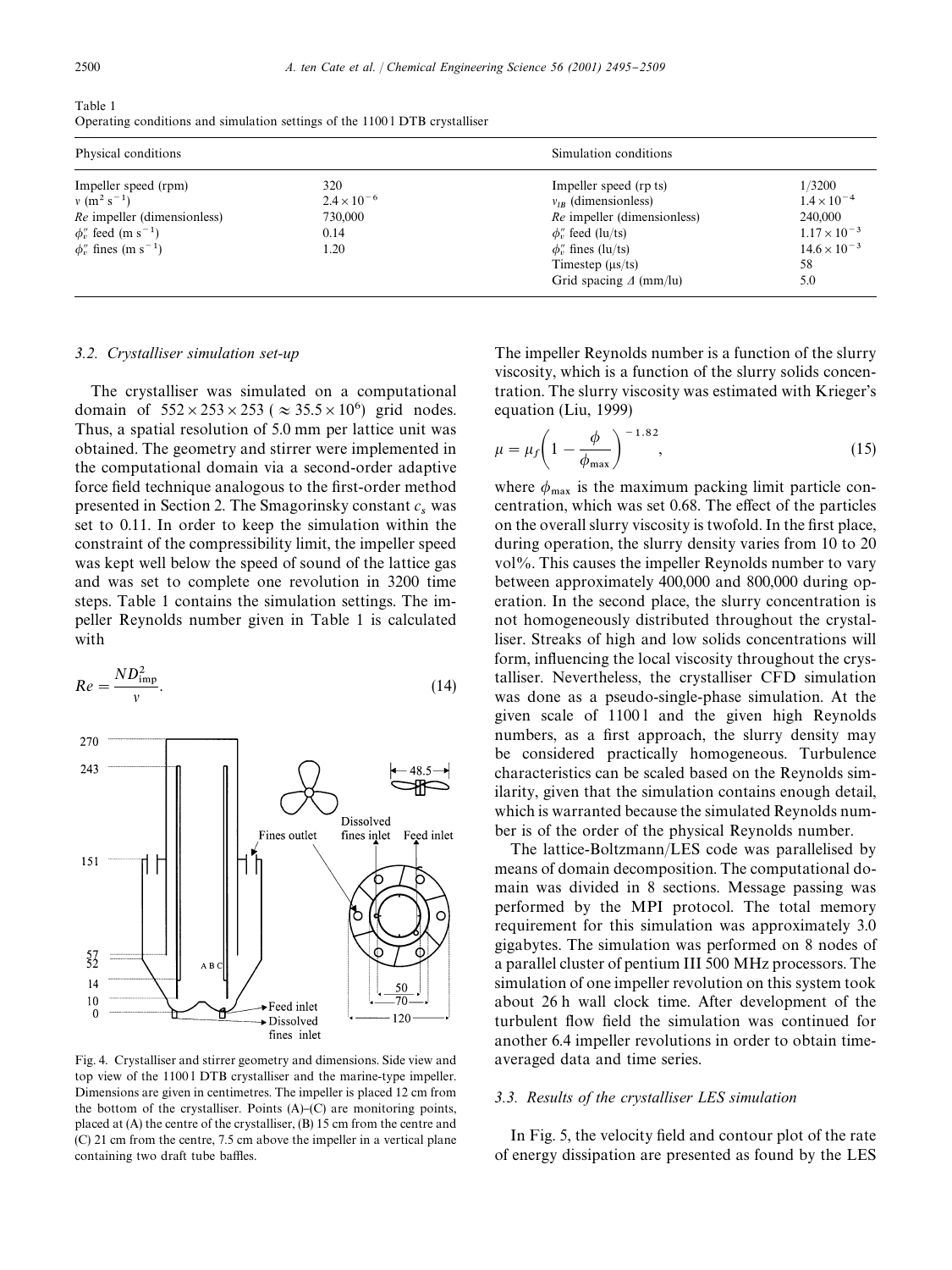

Fig. 5. Flow field of the 1100 l DTB crystalliser: (a) the time-averaged vector plot (left) and contour plot of the rate of energy dissipation (right); (b) an instantaneous realisation of vector plot (left) and contour plot of the rate of energy dissipation (right).

simulation. The time-averaged contour plot of Fig. 5(a) clearly demonstrates that a wide distribution in the rates of energy dissipation can be observed throughout the crystalliser. Of particular interest is the difference in the rate of energy dissipation between the core of the flow inside the draft tube and the outer zone. Apparently, the pumping activity of the marine-type impeller is mainly present at the impeller tip. This is observed in the vector plots of both Figs. 5(a) and (b). At a larger distance upward from the impeller, the velocity profile becomes more uniform although averaged velocities in the core



Fig. 6. Time series (left) and pdf (right) of the axial velocity component inside the draft tube at the three monitor points  $(A)$ – $(C)$  (see Fig. 4). The p.d.f. is given in arbitrary units.

remain lower. The contour plots of the rate of energy dissipation demonstrate that energy dissipation is highest near the impeller tips and near the draft tube wall and baffles. Fig. 5(b) gives an instantaneous realisation of the flow field. In this figure the resolved turbulent structures can be clearly seen, both in the velocity field and in the rate of energy dissipation. An interesting feature is that the rate of energy dissipation in the impeller region is apparently strongly dependent on the impeller position since the contour plot of Fig. (a) gives a larger highintensity region than that of Fig. (b).

The difference in flow characteristic at different radial positions in the crystalliser is also clearly seen in the time series of Fig. 6. At three monitor-points,  $(A)$ – $(C)$ , a time series of flow data was stored. Parameters that were determined from these points are presented in Table 3 and will be discussed more extensively in Section 4. From point (A) to (C) (from the centre to the outside of the draft tube), the frequency of the fluctuations increases, which indicates a higher degree of turbulence. A periodicity in the temporal behaviour due to the impeller passing is not observed even at this relatively close distance from the impeller. A final remark can be made about the top section of the crystalliser, where the flow enters the down-coming region. Apparently, the flow is drawn into the down comer due to the impeller action. This causes both a high degree of turbulence in the top section of the down comer and a short-circuit flow at the boiling zone.

In Table 2, the performance of the crystalliser impeller as determined from the simulations is compared to typical literature values. This table demonstrates that the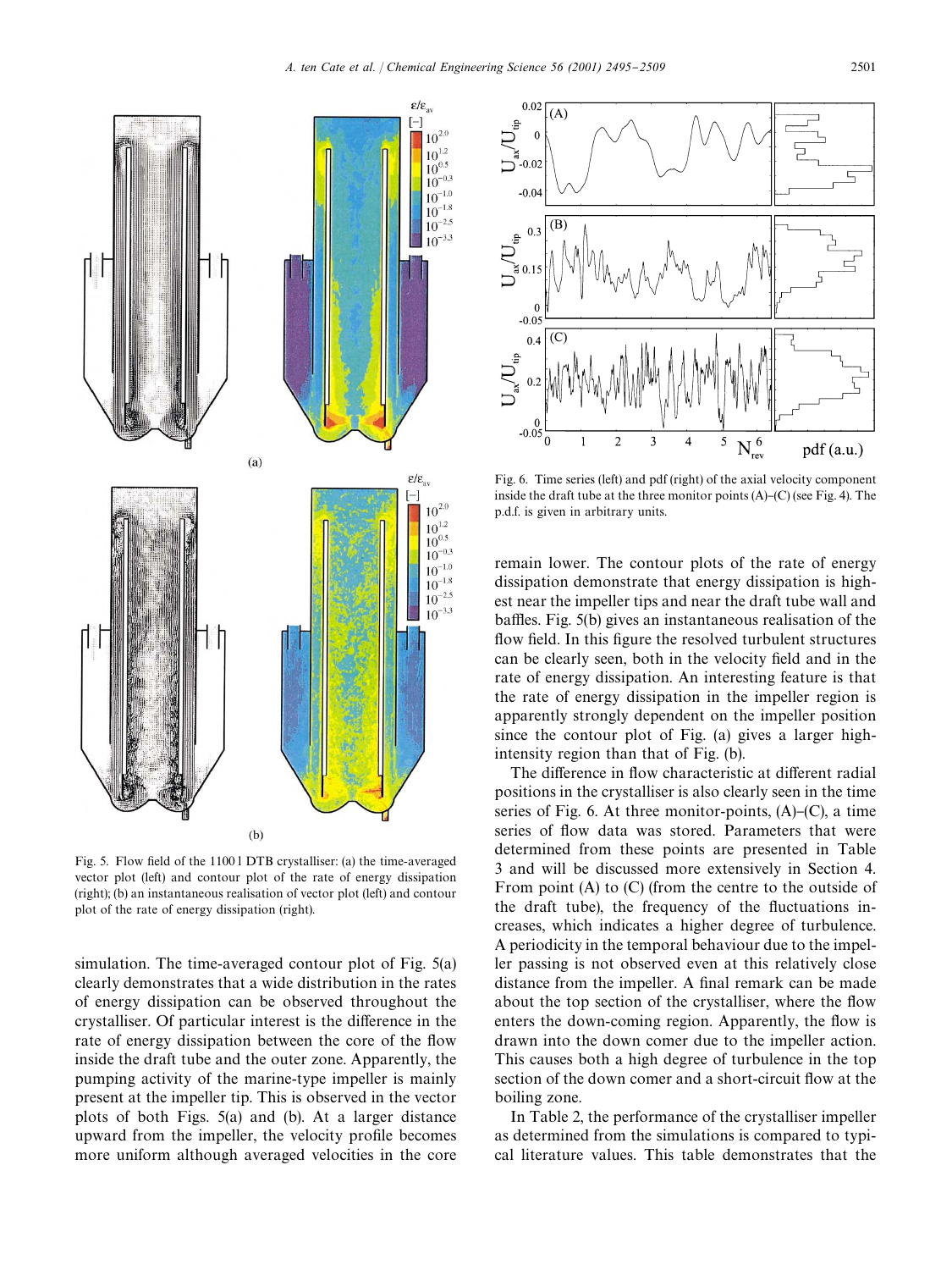Table 2 Operating parameters from the 1100 l DTB crystalliser. Values derived from the high-resolution CFD and from literature ( Neumann et al., 1999)

|                                           | From CFD | From literature |
|-------------------------------------------|----------|-----------------|
| Po (dimensionless)                        | 0.47     | 0.40            |
| $\bar{\varepsilon}$ (W kg <sup>-1</sup> ) | 1.73     | 1.96            |
| Pu (dimensionless)                        | 0.30     | 0.32            |

values obtained are in the same range as those found previously in literature.

## 4. Length scale analysis

The objective of our study is to develop a method to predict collision rates in the turbulent flow field of an industrial crystalliser. The collision rates will be calculated from the DNS of individual particles in a periodic box. The development of the box simulations with particles is the subject of current research and is under construction (in Section 5 a single settling sphere is presented as an example of a moving particle). In this section a length and time scale analysis is made to identify the relationship between the LES simulation of the crystalliser and to explore the feasibility of a DNS-particle simulation. The LES simulations assume a pseudohomogeneous single-phase fluid while the individual particle simulations describe a discrete two-phase system. The LES simulation is used to set the scene for the discrete particle simulations and a number of assumptions are made to identify the parameters that determine the relationship between the two types of simulations. The following two sections discuss parameters that characterise the solid phase and the turbulent crystalliser flow. The third section introduces a method to estimate the collision rate of a given type of particles in a given turbulent flow field. This collision rate is used only to estimate the required simulation time to obtain sufficient statistical data on particle collision rates. The theoretical parameters that are obtained in the following three sections are evaluated at the monitor points in the flow field of the crystalliser to demonstrate the evolving dimensions and characteristics of box simulations that represent these three points.

#### *4.1. Parameters determined by the particulate phase*

The first parameter that can be addressed is the particle size. In the type of industrial crystallisation processes subject of this work, the average particle size varies in the range of  $100-1000 \mu m$ . Under the turbulent conditions of an industrial crystalliser, the Kolmogorov length scale typically ranges from 10 to 100  $\mu$ m. Thus, the size of the crystals typically exceeds a number of times the Kolmogorov length scales encountered in the crystalliser. The particle diameter is obviously determined by the choice of the model system from the crystallisation process. The first approach is to represent the solid phase as monodisperse spheres with a diameter equal to the average particle size of the crystal product. The true crystal product has a CSD starting at sub-Kolmogorov length particles. Nevertheless, this choice can be justified based on the argument that the topic of interest is the collision rate and intensity. To determine attrition, only particles with sufficient inertia will fracture, being typically the larger particles. Particles are implemented at high resolution with respect to the grid spacing (see also Section 5) and therefore the particle diameter should, as a rule of thumb, cover at least 10 grid units for sufficient resolution. The grid spacing is determined by the hydrodynamic conditions (see Section 4.2) and therefore after choosing a typical particle size, the particle diameter in lattice units is fixed.

The minimum length of the box size is determined by the length at which the fluid velocities are uncorrelated (see Section 4.2). One could argue that not only the fluid velocity should be uncorrelated at half the box size, but also the particle interactions. The reason for this is that in order to prevent numerical artifacts, a particle at the centre of the box should not influence its own trajectory via the periodic boundaries of the box. Therefore, a criterion to quantify the distance at which two particles influence each other is determined by the long-range hydrodynamic interaction force. For two identical spheres in the Stokes regime, the leading term of this interaction force decays as 1/*R* (Kim & Karrila, 1991). A rule of thumb that can be applied here is that the box dimensions should exceed approximately 10-20 particle diameters for the interaction force to break down. Furthermore, because of the turbulent fluid field and the expected non-Stokesian regime of the particles, the interaction force will break down stronger than 1/*R*. Thus, the criterion for the box size determined by the demand of uncorrelated turbulent flow will be strict enough to prevent the particles to be self-correlated.

The particle concentration in the box simulations is a set parameter that is chosen based on the crystal slurry concentration encountered in the crystallisation process under consideration. The main assumption that has been made for the overall crystalliser flow simulation is that the slurry flow is represented as one homogeneous fluid phase. Thus, the solid phase is assumed to be homogeneously spread throughout the crystalliser. When focussing on a small section in the crystalliser a transition is made from a pseudo-single-phase simulation to an explicit twophase simulation of fluid with suspended particles. The assumption of a homogeneous suspension is also required for the box simulations because of the limited size of the box and the lack of knowledge on the distribution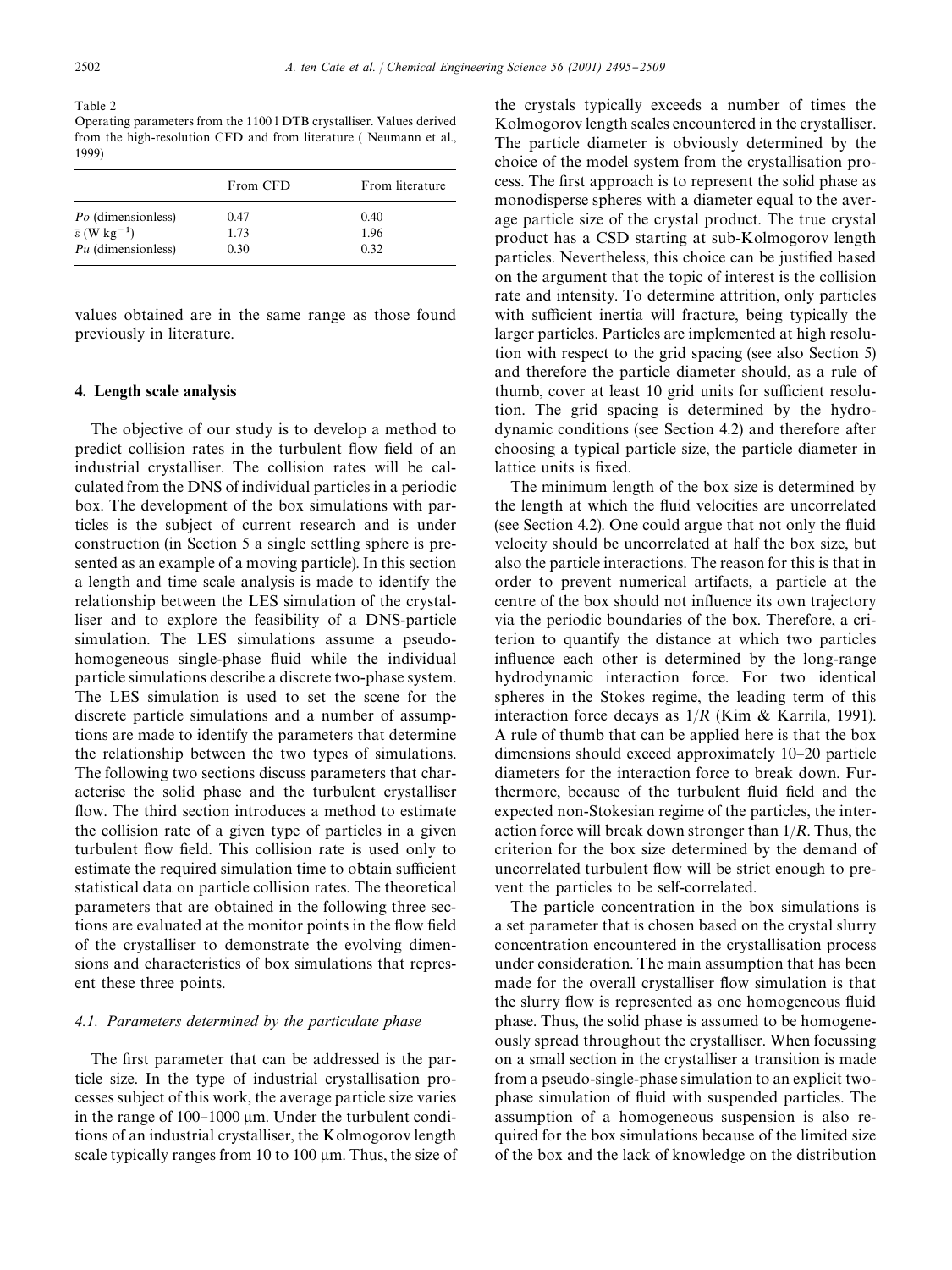of the crystals throughout the crystalliser. This is warranted by the fully periodic boundary conditions of the box for both the fluid phase and the particulate phase. Because of the limited size of the box and the limited number of contained particles, at any position inside the box any particle will experience a practically homogeneous and constant particle concentration.

The particle inertia can be characterised with the particle relaxation time  $\tau_p$  which is a measure of the response time of a particle subject to external accelerations. For Stokesian particles this relaxation time is given by

$$
\tau_p = \frac{(2\rho_p + \rho_f)d_p^2}{36\mu}.
$$
\n(16)

Two particles coming from two uncorrelated eddies will collide if their inertia is large enough to make them deviate from the streamlines. The relaxation time of the particles can be used as a measure to determine which turbulent scales need to be investigated. The large-scale motion of the turbulent fluid flow will cause all particles in a cluster to move simultaneously in the same direction without effective relative motion and thus the contribution of the largest scales to collisions will be small. On the other hand, the smallest scale motion (i.e. at the Kolmogorov length scale) is typically one order of magnitude smaller than the average particle size and thus the net contribution of this motion to particle collisions will also be negligible. The scales of fluid motion that contribute most to the particle collisions are probably the scales that are identified with a time scale of the same order of magnitude as the particle relaxation time.

#### *4.2. Turbulence length and time scales*

In order to have a consistent method to translate the GS and SGS turbulent fluid motion of the crystalliser to a DNS of the fluid flow in a periodic box, the assumptions that are made for LES modelling need to be investigated and the key parameters that characterise the flow conditions at both the GS and the SGS need to be determined.

As discussed in Section 2.2, the LES modelling approach is based on the assumption that the turbulent motion at the SGS is isotropic. The kinetic energy contained at the grid scale is transported via a cascade of eddies to the smallest length scale or dissipation scale where it is dissipated. The energy spectrum of the cascade of large to small eddies is assumed to behave according to the  $k^{-5/3}$  law that characterises the inertial subrange (Eggels, 1994) and can be taken as (Tennekes & Lumney, 1972)

$$
E(k) = \alpha_K \varepsilon^{2/3} k^{-5/3},\tag{17}
$$

where  $\alpha_K$  is the Kolmogorov constant with an approximate value of 1.6. Thus, the SGS motion of the LES simulation is characterised by the energy that is contained at the GS and SGS and the rate at which energy is locally dissipated. From the LES simulations, the rate of energy dissipation  $(\varepsilon)$  and the energy that is contained by the motion at the GS and the SGS turbulence,  $E_{GS}$  and *E*<sub>SGS</sub>, are calculated according to the following equations:

$$
\varepsilon = v_t S^2,\tag{18}
$$

$$
E_{GS} = \frac{1}{2}(u'^2 + v'^2 + w'^2),\tag{19}
$$

where *u'*, *v'* and *w'* are the root-mean-square values of the *x*, *y* and *z* components of the resolved velocity fluctuations. Finally, an equation for  $E_{SGS}$  (Eggels, 1994)

$$
E_{\text{SGS}} = \frac{v_t^2}{0.27 l_{\text{mix}}^2} = \frac{l_{\text{mix}}^2 S^2}{0.27}.
$$
 (20)

The total turbulent kinetic energy  $\kappa$  is given by

$$
\kappa = E_{GS} + E_{SGS}.\tag{21}
$$

A mean square velocity related to the kinetic energy of a scale *i* can be calculated with

$$
\overline{U_i^2} \equiv \frac{2}{3} E_i. \tag{22}
$$

From the LES simulations a number of characteristic length and time scales can be determined that need to be resolved by the temporal and spatial resolution of a DNS of the turbulent flow. The dissipation scale or Kolmogorov length scale is the smallest length scale encountered in the turbulent flow. This length scale and the time scale associated with this length scale are given by

$$
\eta = \left(\frac{v^3}{\varepsilon}\right)^{1/4},\tag{23}
$$

$$
\tau_k = \left(\frac{v}{\varepsilon}\right)^{1/2}.\tag{24}
$$

A criterion for good representation of the microscopic length scales is given by the demand that the grid spacing wave number times the occurring Kolmogorov length is greater than unity, i.e. the grid spacing is at approximately less than six times the Kolmogorov length (Sundaram & Collins, 1997).

A criterion that should be satisfied and determines a minimum box dimension is that the fluid velocities are uncorrelated over a distance of at least half the box length. With the assumption of the existence of an inertial subrange, the correlation coefficient  $f_{11}(r)$  can be used to estimate this length. This coefficient describes the correlation of fluid velocities along a line joining two points and for the inertial subrange is given by the following equation (Abrahamson, 1975):

$$
f_{11}(r) = 1 - \frac{0.9 \varepsilon^{2/3} r^{2/3}}{\overline{U}_i^2}.
$$
 (25)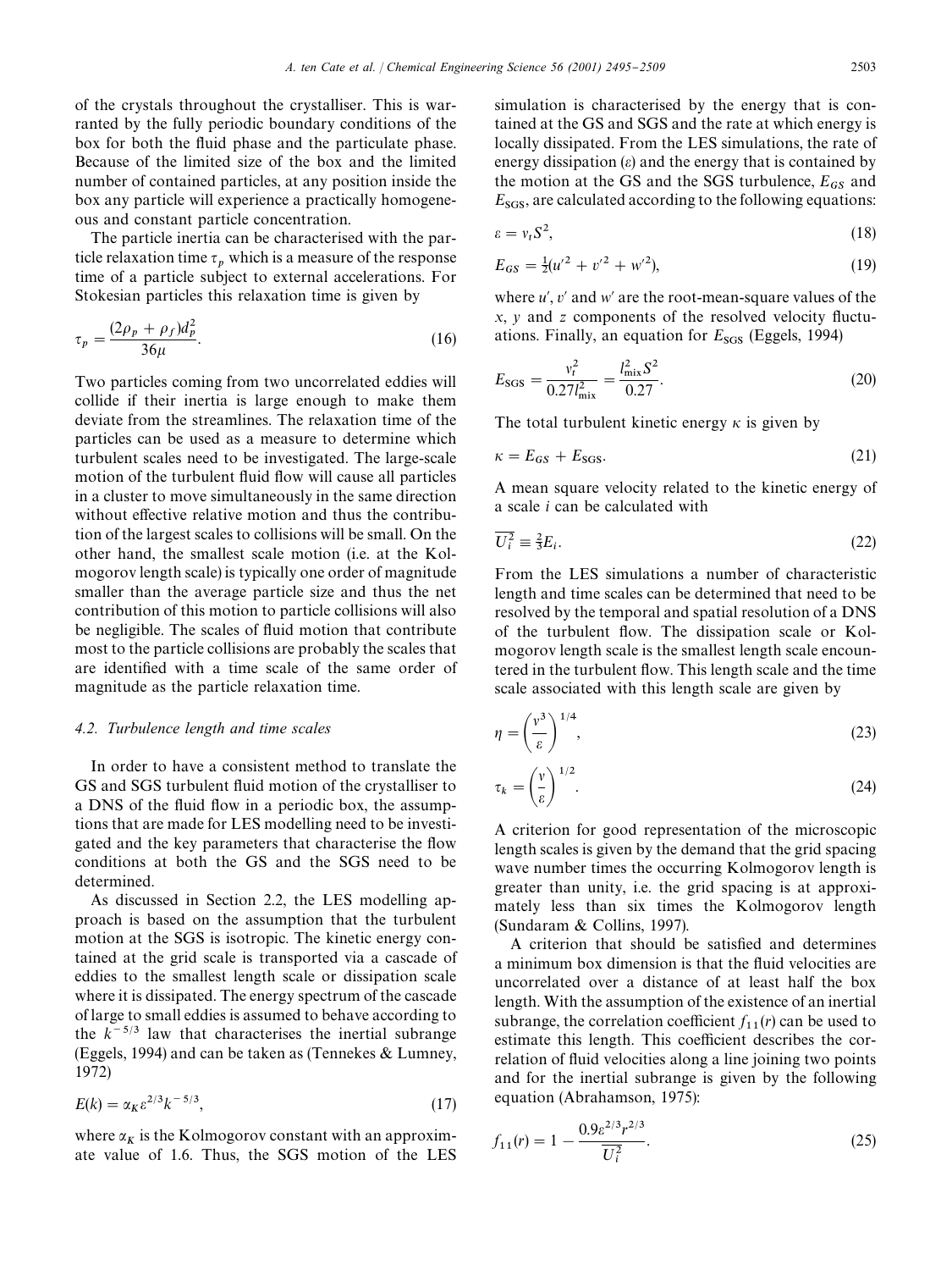From this equation, the minimum distance  $l_0$  at which velocities are uncorrelated is given when  $f_{11}(r) = 0$ :

$$
l_0 = \frac{1.2(\overline{U_i^2})^{3/2}}{\varepsilon}.
$$
\n(26)

A characteristic integral time scale is given by the eddy turnover time. This time scale is given by the ratio of the kinetic energy of turbulent motion and the rate of energy dissipation:

$$
T_e = \frac{\kappa}{\varepsilon}.\tag{27}
$$

An integral time scale for the SGS motion is determined by the dissipation of the SGS energy  $E_{SGS}$ :

$$
T_{\text{SGS}} = \frac{E_{\text{SGS}}}{\varepsilon}.
$$
\n(28)

# *4.3. Collision frequencies*

In order to obtain sufficient collision statistics a (large) number of collisions must be obtained during the simulation and this sets a minimum requirement to the simulation time. Thus, to address the feasibility of the proposed simulation approach, an estimate of the collision rate is required. The theoretical framework of Abrahamson (1975) can be used to estimate collision frequencies for given particle and #ow conditions. Based on kinetic gas theory, Abrahamson derived an expression for the collision rate for particles with large inertia in isotropic turbulence, which is also the subject of this study. His analysis was based on the correlation between fluid and particle motions for particles in turbulent fluid in an inertial subrange that is described by the correlation function in Eq. (25). The mean square velocity of an individual particle is calculated with (Abrahamson, 1975)

$$
\frac{U_p^2}{U_i^2} = \frac{T_i/\tau_p + b^2}{T_i/\tau_p + 1}
$$
\n(29)

and *b* is calculated with

$$
b = \frac{3\rho_f}{(2\rho_p + \rho_f)}.\tag{30}
$$

The mean square fluid velocity and time scale that need to be applied in expression (29) are estimated from either

Table 3 Parameters obtained from the three monitor points

the GS or the SGS kinetic energy. The expression for the collision rate of monodisperse particles takes the form

$$
Z = 4\sqrt{\pi n_p^2 d_p^2 \sqrt{U_p^2}}.
$$
\n(31)

The collision rate of Eq. (31) is used in the following section to estimate the duration of the box simulations in order to obtain sufficient collision statistics.

#### *4.4. Length scales in the* 1100 l *DTB crystalliser*

The data obtained from the monitor points of the crystalliser simulation are used to determine parameters of box simulations that represent the conditions at the monitor points. In Table 3, a number of properties are given.

The data presented in Table 3 clearly demonstrate an increase in turbulence towards the outside of the draft tube, as was already observed in Section 3.

In order to estimate crystal collision frequencies, a crystal system was chosen. The crystalliser of Section 3 is used to produce ammonium sulphate crystals. In Table 4 the solid and fluid phases of a typical crystal slurry are characterised. The fluid-phase properties were determined for a saturated ammonium sulphate solution.

When comparing the particle relaxation time with the time scales of the fluid motion, it is clear that the SGS energy will contribute most to the particle collisions. Thus, this energy level was used to determine the properties of a box for DNS of the SGS turbulent flow. Box dimensions are calculated based on the requirement that the Kolmogorov length scale has to be resolved (i.e.  $\Delta \leq 0.5\eta$ ). The domain size ( $L_{\text{box}}$ ) is set at two times the correlation length *l*<sub>0(SGS)</sub> (Table 5).

The compressibility requirement of the lattice-Boltzmann scheme demands that the maximum velocity is maintained well below the speed of sound. Thus,  $2\bar{U}_{SGS}$  was used as estimate for the maximum velocity. Due to this requirement the Kolmogorov time scale is approximately  $150-200$  times the temporal resolution and sufficient temporal resolution is warranted.

Table 6 gives the particle Reynolds number of the spheres. By use of Eq. (29) and (31), the collision rate that is encountered at the monitor points is determined. To obtain sufficient collisions for statistical analysis, the time

| Position    | $(W kg-1)$ | $E_{GS}$<br>$(m^2 s^{-2})$ | $E_{\rm SGS}$<br>$(m^2 s^{-2})$ | $l_{O(SGS)}$<br>(m) | $(\mu m)$ | $\overline{e}$<br>(s) | $\frac{1}{s}$<br>(ms) | $\tau_k$<br>(ms) |
|-------------|------------|----------------------------|---------------------------------|---------------------|-----------|-----------------------|-----------------------|------------------|
| Point (A)   | 0.043      | 0.029                      | 0.003                           | 0.012               | 133.8     | 1.35                  | 66.83                 | 7.469            |
| Point $(B)$ | 0.959      | 0.285                      | 0.020                           | 0.010               | 61.61     | 0.59                  | 21.26                 | 1.582            |
| Point $(C)$ | 4.122      | 0.951                      | 0.054                           | 0.010               | 42.79     | 0.46                  | 13.18                 | 0.763            |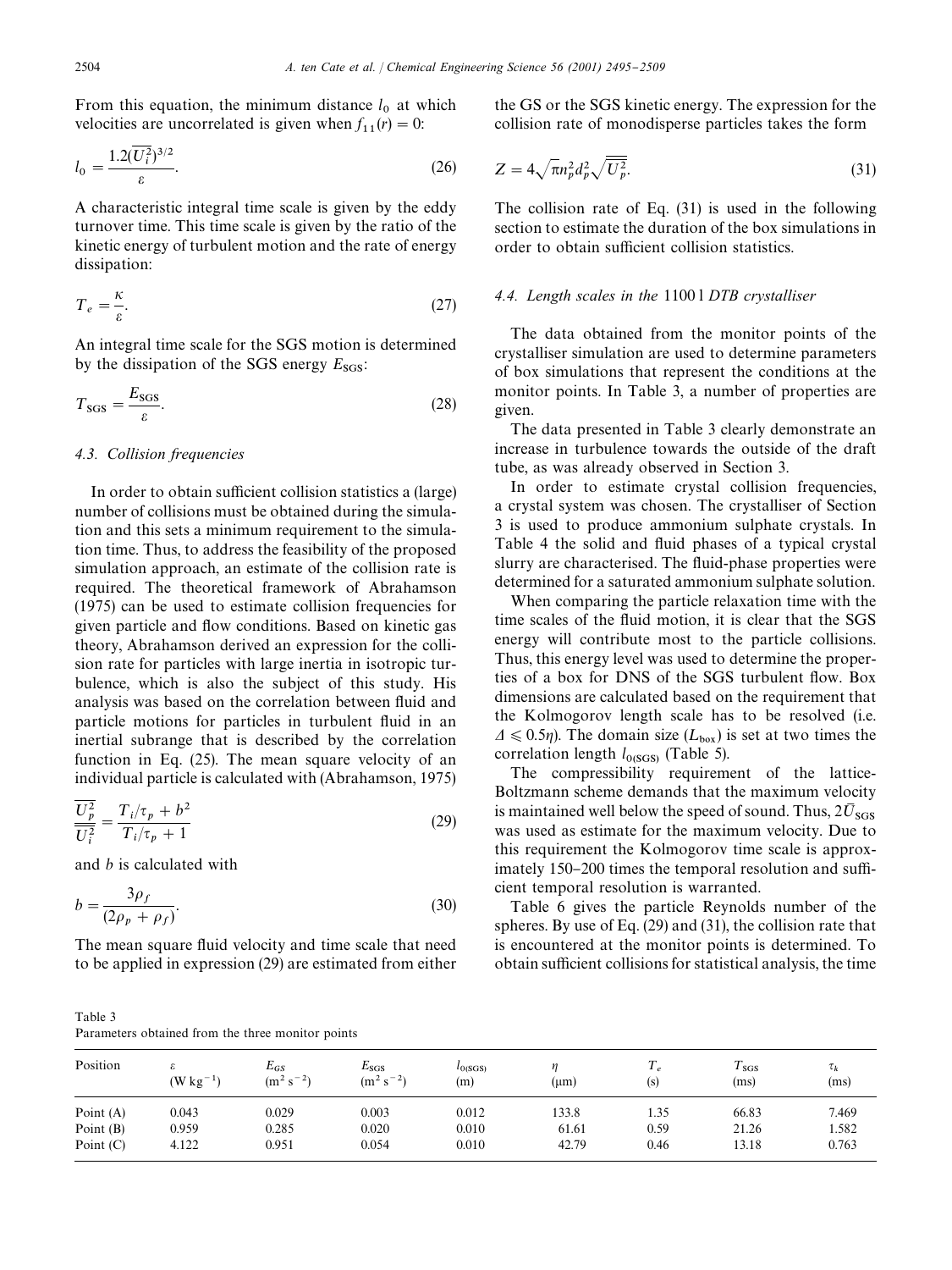Table 4 Properties of a typical ammonium sulphate slurry. The fluid properties

|                                | were determined for a saturated ammonium sulphate solution at $60^{\circ}$ C |  |
|--------------------------------|------------------------------------------------------------------------------|--|
| $J_{\text{max}}$ $\epsilon$ 00 | $\mu$ ( $\mu$ m = 3) 0.04 $\sqrt{10.8}$                                      |  |

| $d_n$ (µm) 600                        | $n_n$ (# m <sup>-3</sup> ) 8.84 × 10 <sup>8</sup>                            |
|---------------------------------------|------------------------------------------------------------------------------|
| $\rho_p$ (kg m <sup>-3</sup> ) 1768   | $\rho_f$ (kg m <sup>-3</sup> ) 1250                                          |
| $\tau_{n}$ (ms) 24.1                  | $\mu_f$ (kg m <sup>-1</sup> s <sup>-1</sup> ) 1.99 $\times$ 10 <sup>-3</sup> |
| $C \text{ (m}^3 \text{ m}^{-3})$ 0.10 |                                                                              |

in which 100,000 collisions occur is taken as the simulation time. This value is given in Table 6. The last column of this table gives the number of time steps that are required for these simulations and are considered normal simulation times.

## 5. Sedimentation of a single particle

In this section a single settling particle is presented to demonstrate the method of the lattice-Boltzmann simulation of moving particles. A single sphere settling in a semi-periodic box is presented. A sphere that moves in a cluster of spheres under turbulent conditions will experience a continuously changing environment and will continuously collide with neighbouring particles. The simulation of a single sphere settling under gravity and colliding onto the bottom wall of a box with periodic sidewalls and rigid top and bottom wall is considered a good, first test case for the many-particle box simulations. Although the set-up appears relatively simple, a number of complex processes occur that require accurate treatment of the hydrodynamic interaction between the particle and the fluid:  $(1)$  simulation of the transient behaviour of the settling sphere requires accurate description of the flow field between the sphere and the surrounding walls and of the developing wake behind the sphere, (2) the head-on collision of the particle with the bottom wall will make the particle reverse instantaneously and requires an accurate and stable simulation technique that can treat such a discontinuity and (3) upon collision, the particle will reverse in direction and move through its own wake. The relatively simple set-up of a single settling particle in a box makes this test case also a good option for experimental validation. A recent paper on experiments of settling and collision of a sphere in a closed box is given by Gondret, Hallouin, Lance, and Petit (1999).

#### *5.1. Set-up of the single-particle simulation*

The simulation of the single settling particle was done with a single relaxation time lattice-Boltzmann scheme (Chen & Doolen, 1998). For the implementation of the no-slip boundary condition of the sphere surface the forcing method as described in Section 2 was used. The no-slip boundary condition of the box top and bottom was imposed by the so-called bounce-back boundary, a standard method for lattice-Boltzmann schemes to impose no-slip boundary conditions. The hydrodynamic force that dictates the motion of the sphere was obtained from the force applied on the grid nodes surrounding the sphere. The particle acceleration was obtained from the momentum balance of the sphere, which was used for integration of the particle trajectory. Integration of the trajectory was done via a leapfrog algorithm (Smit & Frenkel, 1996). The particle is described as a rigid sphere that makes a perfectly elastic collision. The simulation was done on a grid of  $60 \times 20 \times 20$  grid nodes with a sphere with a radius of 5 grid nodes and was executed for 4500 time steps. The simulation took 9 min on a single pentium II 450 MHz processor.

Table 5

Estimates for the spatial and temporal resolution of the DNS simulation at the monitoring points  $(A)$ – $(C)$ 

| Position    | Timestep<br>$(\mu s)$ | Grid spacing $\Delta$<br>(um) | $v_{lB}$<br>(dimensionless) | $L_{\rm box}$<br>(mm) | $V_{\text{box}}$<br>(mm <sup>3</sup> ) | $L_{\rm box}/\varDelta(=N_a)$<br>$(\#)$ | $N_a^3$<br>$(\#\times 10^6)$ |
|-------------|-----------------------|-------------------------------|-----------------------------|-----------------------|----------------------------------------|-----------------------------------------|------------------------------|
| Point $(A)$ | 50.8                  | 61                            | 0.027                       | 12                    | 1800                                   | 182                                     |                              |
| Point (B)   | 8.81                  | 31                            | 0.022                       | 10                    | 1100                                   | 334                                     | 37                           |
| Point $(C)$ | 3.75                  | 21                            | 0.020                       | 10                    | 1100                                   | 487                                     | 115                          |

Table 6

Estimation of the collision frequencies and particle properties for a DNS simulation of monodisperse solid spheres in the domain size given in Table 5

| Position    | $a_{n}$<br>(l.u.) | $N_{n}$<br>$\left( \# \right)$ | $Re_n$<br>(dimensionless) | $TI^2$<br>$(m2 s-2)$ | ∠<br>$(\# \text{ m}^{-3} \text{ s}^{-1})$ | $\iota_{\text{sim}}$<br>(s) | $t_{\rm sim}/T_{\rm SGS}$<br>$(\#^{\circ})$ | $N_{ts}$<br>$\#)$ |
|-------------|-------------------|--------------------------------|---------------------------|----------------------|-------------------------------------------|-----------------------------|---------------------------------------------|-------------------|
| Point $(A)$ |                   | 1590                           |                           | 0.005                | $1.50 \times 10^{11}$                     | 0.37                        | 5.6                                         | 7300              |
| Point (B)   | 20                | 1000                           | 16                        | 0.016                | $2.56 \times 10^{11}$                     | 0.36                        | 16.8                                        | 40,500            |
| Point $(C)$ | 28                | 1000                           | 23                        | 0.034                | $3.69 \times 10^{11}$                     | 0.24                        | 18.1                                        | 64,000            |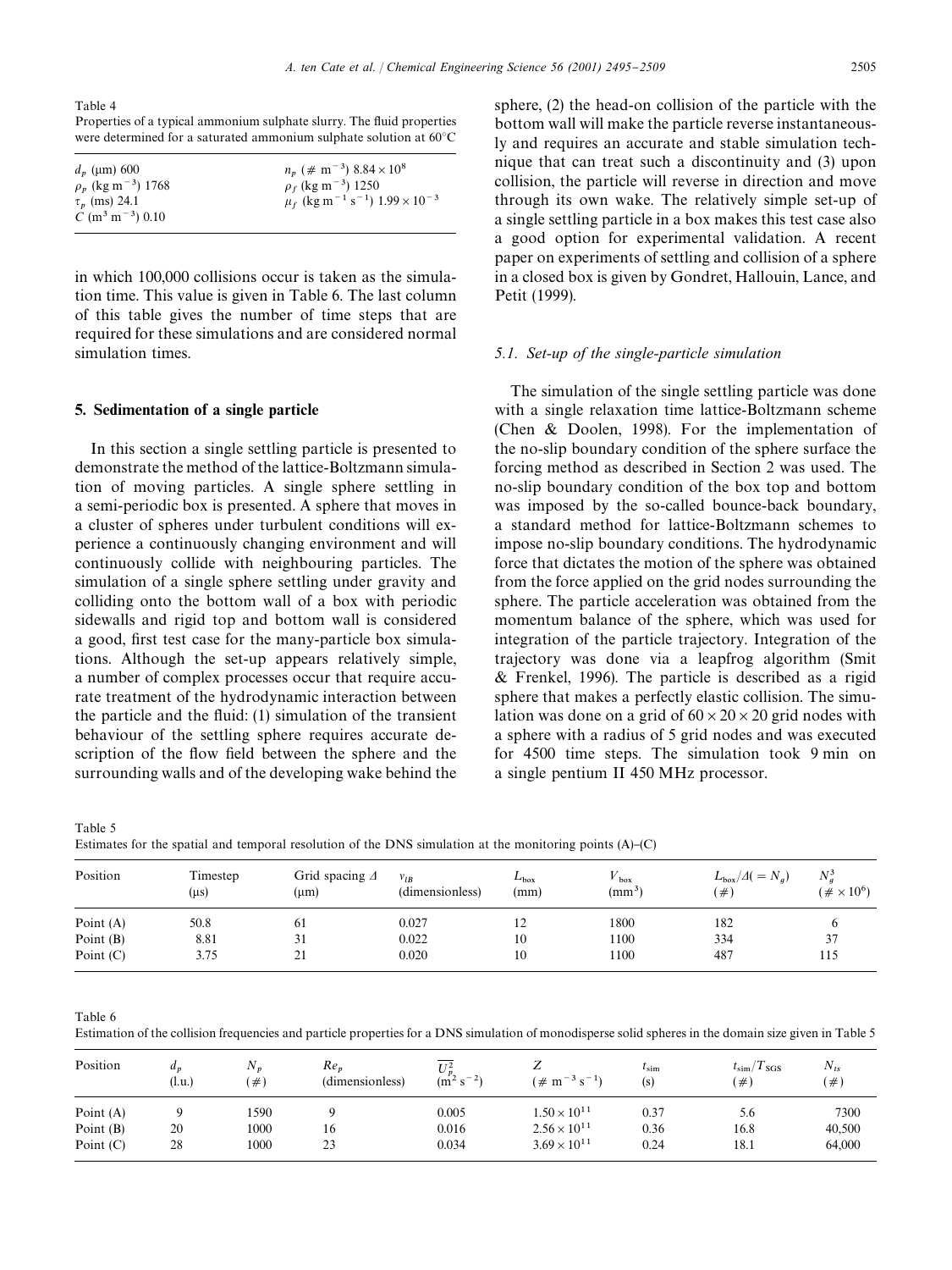Table 7 Set-up and derived parameters of the single-particle sedimentation simulation

| $d_n$ (l.u.) 10                | <i>Re</i> (dimensionless) 3.4               |
|--------------------------------|---------------------------------------------|
| $\rho_n$ (dimensionless) 540   | Ri (dimensionless) 0.22                     |
| $\rho_f$ (dimensionless) 10.8  | <i>St</i> (dimensionless) 38.0              |
| $v_{IR}$ (dimensionless) 0.067 | $U_{p,m}$ (1.u./t.s.) $2.28 \times 10^{-2}$ |

## *5.2. Results*

In Table 7, the conditions of the simulation and a number of pertinent parameters are given. The dimensionless numbers governing the particle sedimentation, viz. the particle Reynolds number  $(Re_p = U_{p,m} d_p/v)$ , Stokes number ( $St_p = U_{p,m} d_p \rho_p / 9v \rho_f$ ) and Richardson number  $(Ri = (\rho_s - \rho_f)gd_p/\rho_s U_{p,m}^2)$ , are given and were cal- culated from the maximum particle sedimentation velocity  $(U_{p,m}).$ 

In Fig. 7 snapshots of the sedimenting sphere are given and in Fig. 8 the sphere's trajectory is presented. Here the position *h* represents the distance between the bottom apex of the sphere and the bottom of the box. The flow pattern of Fig. 7 clearly shows the development of the circulation flow between the sphere and periodic sidewalls. The periodicity can also be observed by the fluid acceleration at the wall, indicated by the contour plot at  $\theta = 1.14$  and further. As the sphere approaches the bottom wall, fluid is clearly squeezed out of the layer between the sphere and the bottom wall. After collision the particle velocity is reversed instantaneously, causing a wave to propagate through the fluid upwards, which is clearly visible at  $\theta = 6.38$ . This is caused due to the slight compressibility of the lattice-Boltzmann technique. In this figure the post-collision reversed fluid velocity profile around the sphere is also clearly visible.

#### 6. Conclusion and outlook

In this paper a methodology for the calculation of crystal-crystal collision rates in the turbulent flow field of an industrial crystalliser is presented. The collision frequency of crystals in the crystalliser is a complex function of the local hydrodynamic conditions. Therefore, accurate estimation of collision data requires knowledge of the behaviour of the flow field at the scale of the individual crystals. To obtain insight in the relationship between the overall crystalliser hydrodynamics and the motion of individual crystals in the crystalliser, the proposed method consists of simulating the internal flow of the industrial crystalliser as a whole and of simulating the motion of the individual particles suspended in the turbulent flow field in a small sub-domain (box) of the crystalliser. The flow simulations of the crystalliser as a whole can be used to set the scene for the particle



Fig. 7. Snapshots of the lattice-Boltzmann simulation of a sphere settling under a gravitational force. The contours represent the magnitude, the arrows the direction and magnitude of the fluid velocity; dimensionless velocity in lattice units per time step and dimensionless time as  $\theta = tU_{p,m}/d_p$ .

simulations. Back-coupling of results from particle simulations to the crystalliser flow simulation is not considered.

It is demonstrated that the lattice-Boltzmann method combined with an LES-type turbulence model can be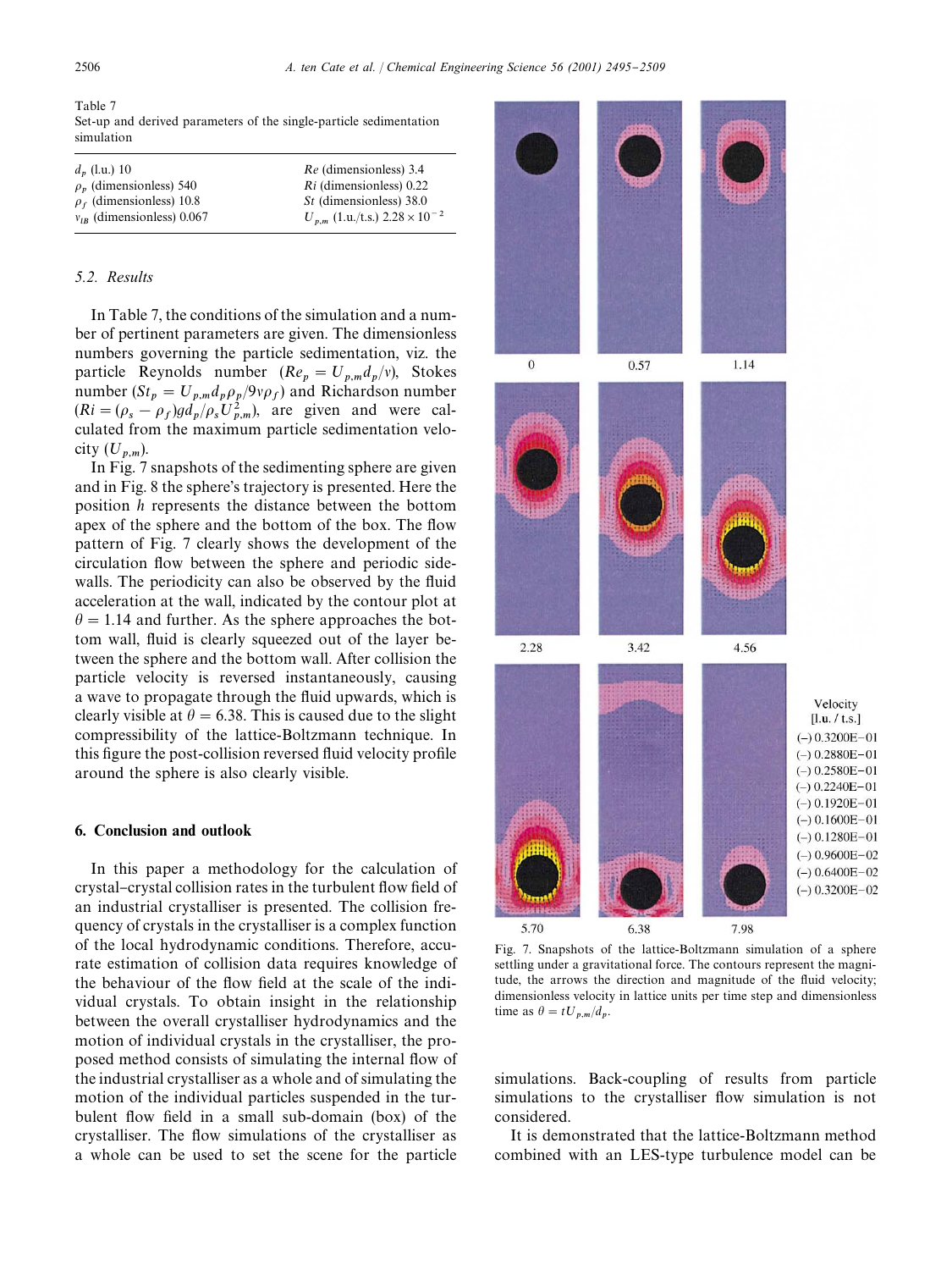

Fig. 8. The trajectory of a sphere settling under a gravitational force: dimensionless position  $(h/d_p)$  vs. dimensionless time  $(\theta = tU_{p,m}/d_p)$ .

used as an efficient technique to resolve the complex flow field of the 11001 DTB crystalliser. High-resolution simulations done at a Reynolds number of 240,000 produced detailed information on the turbulence characteristics of the crystalliser. A pseudo-single-phase simulation was used to represent the two-phase slurry flow of the crystalliser. Although this approach sets limitations to simulations where particle dispersion becomes an important factor for the resulting flow field, it is demonstrated that the here performed simulation is in good agreement with previous literature values for global characterising dimensionless numbers (*Po* and *Pu* numbers) of the presented crystalliser.

By analysis of the appropriate length and time scales a theoretical framework is established to relate the conditions of the crystalliser to the conditions of the box simulations. A key parameter that identifies the particle phase is the particle relaxation time, a parameter that indicates the particle response to external accelerations. Parameters obtained from the LES simulations that identify the turbulence characteristics are the turbulent kinetic energy at the GS and SGS and the rate of energy dissipation. These determine the integral time scales of fluid motion. The time scales of the same order of magnitude as the particle relaxation time will contribute most to the particle collisions. The Kolmogorov length scale of fluid motion is a measure for the smallest occurring length scales and thus dictates the spatial resolution of the box simulation. The length scale at which fluid motion is uncorrelated determines the box size. It is concluded that simulation of individual particles in a periodic box under turbulent conditions is feasible and can be used to simulate the local conditions of the crystalliser.

The many-particle box simulations are currently under development. As a first test case of microscopic particle modelling, the sedimentation and collision of a single

sphere towards a solid wall is simulated to demonstrate that the lattice-Boltzmann method is capable of simulating moving and colliding spheres in a confined geometry. Special attention is required for the accurate treatment of a collision of two particles. Two approaching particles at grid-spacing distance will violate the lattice-Boltzmann framework for an accurate description of the flow in the layer between the particles which describes the evolving hydrodynamic forces. This requires a sub-grid collision model that gives an accurate treatment of the flow in the layer between the spheres. Available approaches are application of lubrication theory or the use of a collision model along the lines of a method described by Zenit and Hunt (1999). For validation of a collision model, the dynamics of a particle approaching a wall will be experimentally investigated. In our laboratory, an experimental set-up is being developed for the sedimentation and collision of a single sphere in a confined geometry. In this experiment the flow field of the sphere upon collision will be measured, using particle image velocimetry.

Future work will further consist of the application of a method to generate turbulent fluid flow in the lattice-Boltzmann framework. When this is achieved, box simulations will be performed in correspondence with the flow conditions and box dimensions estimated in this contribution. The obtained collision frequencies and intensities can be used to calculate agglomeration and attrition rates in crystallisation processes.

# Notation

- $\mathbf{c}_i$ discrete velocity, dimensionless
- *c* Smagorinsky constant
- *d* particle diameter, m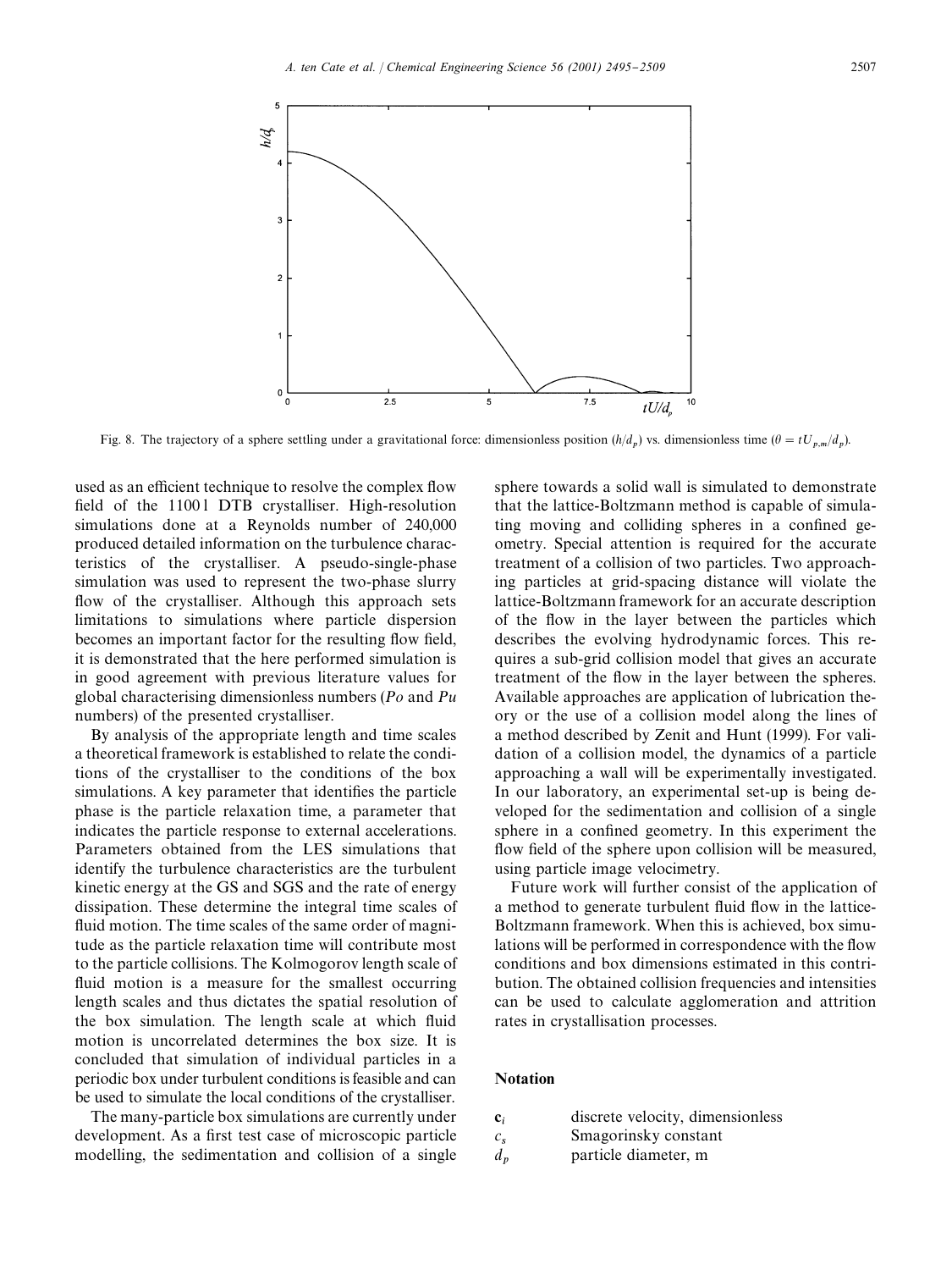| $D_{\rm imp}$    | impeller diameter, m                                 |
|------------------|------------------------------------------------------|
| E                | energy, $m^2$ s <sup>-2</sup>                        |
| $f_i$            | mass density function, dimensionless                 |
| $f_{11}$         | velocity correlation function, dimensionless         |
| f                | force vector, dimensionless                          |
| h                | z-coordinate, m                                      |
| $\boldsymbol{k}$ | wave number, $m^{-1}$                                |
| $l_{\rm mix}$    | mixing length, m                                     |
| $l_f$            | cut-off length, m                                    |
| $l_0$            | zero correlation length, m                           |
| $\boldsymbol{M}$ | lattice directions, dimensionless                    |
| $n_p$            | particle number concentration, $\#$ m <sup>-3</sup>  |
| $\boldsymbol{N}$ | impeller speed, rev $s^{-1}$                         |
| $N_p$            | number of particles, $\#$ m <sup>-3</sup>            |
| $N_q$            | number of gridcells, $#$                             |
| $N_{ts}$         | number of timesteps, $#$                             |
| $\boldsymbol{P}$ | pressure, Pa                                         |
| r                | distance, m                                          |
| $\boldsymbol{S}$ | rate of deformation, $s^{-2}$                        |
| t                | time, s                                              |
| T                | integral time scale, s                               |
| u, v, w          | velocity components, m $s^{-1}$                      |
| $u_{s}$          | speed of sound, m $s^{-1}$                           |
| <b>u</b>         | velocity vector, m $s^{-1}$                          |
| $\mathbf{X}$     | position vector, dimensionless                       |
| Ζ                | collision rate, $\#$ m <sup>-3</sup> s <sup>-1</sup> |

## *Greek letters*

| Δ                   | grid spacing, m                                 |
|---------------------|-------------------------------------------------|
| $\bar{\varepsilon}$ | average energy dissipation rate, $m^2 s^{-3}$   |
| $\epsilon$          | energy dissipation rate, $m^2 s^{-3}$           |
| $\eta$              | Kolmogorov length scale, m                      |
| $\gamma$            | length ratio, dimensionless                     |
| $\kappa$            | turbulent kinetic energy, $m^2$ s <sup>-2</sup> |
| $\theta$            | dimensionless time, dimensionless               |
| $\mu$               | dynamic viscosity, Pa s                         |
| $\mu_f$             | dynamic viscosity of pure liquid, Pa s          |
| v                   | kinematic viscosity, $m^2 s^{-1}$               |
| $v_t$               | turbulent kinematic viscosity, $m^2 s^{-1}$     |
| $v_{lB}$            | kinematic viscosity of IB scheme, dimension-    |
|                     | less                                            |
| $\Omega_i$          | collision operator, dimensionless               |
| $\rho$              | density, $kg m^{-3}$                            |
| $\tau_k$            | Kolmogorov time scale, s                        |
| $\tau_p$            | particle relaxation time, s                     |
| $\phi$              | volume fraction, dimensionless                  |
| $\phi''_v$          | volume flux, m $s^{-1}$                         |
|                     |                                                 |

# *Dimensionless numbers*

- *Po* power number
- *Pu* pumping number
- *Re* Reynolds number
- *Ri* Richardson number
- *St* Stokes number

#### *Acronyms*

| <b>CFD</b> | computational fluid dynamics   |
|------------|--------------------------------|
| <b>CSD</b> | crystal size distribution      |
| <b>DNS</b> | direct numerical simulation    |
| <b>DTB</b> | draft tube baffle crystallizer |
| <b>GS</b>  | grid scale                     |
| <b>LES</b> | large eddy simulation          |
| <b>SGS</b> | sub-grid scale                 |

# References

- Abrahamson, J. (1975). Collision rates of small particles in a vigorously turbulent fluid. *Chemical Engineering Science*, 30, 1371-1379.
- Bermingham, S. K., Kramer, H., & Van Rosmalen, G. M. (1998). Towards on-scale crystalliser design using compartmental models. *Computers* & *Chemical Engineering*, 22, S355-S362.
- Chen, M., Kontomaris, K., & McLaughlin, J. (1998). Direct numerical simulation of droplet collisions in a turbulent channel flow. Part ii: Collision rates. *Journal of Multiphase Flow*, 24(11), 1105-1138.
- Chen, S., & Doolen, G. (1998). Lattice boltzmann method for fluid flows. Annual Review of Fluid Mechanics, 30, 329-364.
- Derksen, J., Kooman, J., & Van den Akker, H. (1997). *Parallel fluid flow simulation by means of a lattice-boltzmann scheme*. Lecture Notes in Computer Science, vol. 1225 (p. 524). Berlin: Springer.
- Derksen, J., & Van den Akker, H. (1999). Large eddy simulations on the #ow driven by a rushton turbine. *A.I.Ch.E. Journal*, *45*(2), 209-221.
- Eggels, J. (1994). *Direct and large Eddy simulation of turbulent flow in a cylindrical pipe geometry*. Ph.D. thesis, Laboratory for Aero- and Hydro-dynamics, Delft University of Technology, The Netherlands.
- Eggels, J. (1996). Direct and large-eddy simulations of turbulent fluid flow using the lattice-boltzmann scheme. *International Journal of Heat Fluid Flow*, *17*, 307.
- Gahn, C., & Mersmann, A. (1999a). Brittle fracture in crystallization processes. Part a: Attrition and abrasion of brittle solids. *Chemical Engineering Science*, 54, 1273-1282.
- Gahn, C., & Mersmann, A. (1999b). Brittle fracture in crystallization processes. Part b: Growth of fragments and scale-up of suspension crystallizers. *Chemical Engineering Science*, 54, 1283-1292.
- Gondret, P., Hallouin, E., Lance, M., & Petit, L. (1999). Experiments on the motion of a solid sphere toward a wall: From viscous dissipation to elastohydrodynamic bouncing. *Physics of Fluids*, *11*(9), 2803-2805
- Heemels, M. (1999). *Computer simulations of colloidal suspensions using an improved lattice-Boltzmann scheme*. Ph.D. thesis, Delft University of Technology.
- Kaandorp, J. A., Lowe, C. P., Frenkel, D., & Sloot, P. M. A. (1996). Effect of nutrient diffusion and flow on coral morphology. Physical *Review Letters*,  $77(11)$ , 2328-2331.
- Kim, S., & Karrila, S.J. (1991). *Microhydrodynamics: Principles and selected applications.* Butterworth-Heinemann Series in Chemical Engineering. London: Butterworth-Heinemann.
- Kramer, H., Bermingham, S. K., & Van Rosmalen, G. M. (1999). Design of industrial crystallisers for a required product quality. *Journal of Crystal Growth, 198/199, 729-737.*
- Ladd, A. J. (1994a). Numerical simulations of particulate suspensions via a discretized boltzmann equation. Part 1: Theoretical foundation. *Journal of Fluid Mechanics*, 271, 285-309.
- Ladd, A. J. (1994b). Numerical simulations of particulate suspensions via a discretized boltzmann equation. Part 2: Numerical results. *Journal of Fluid Mechanics*, 271, 311-339.